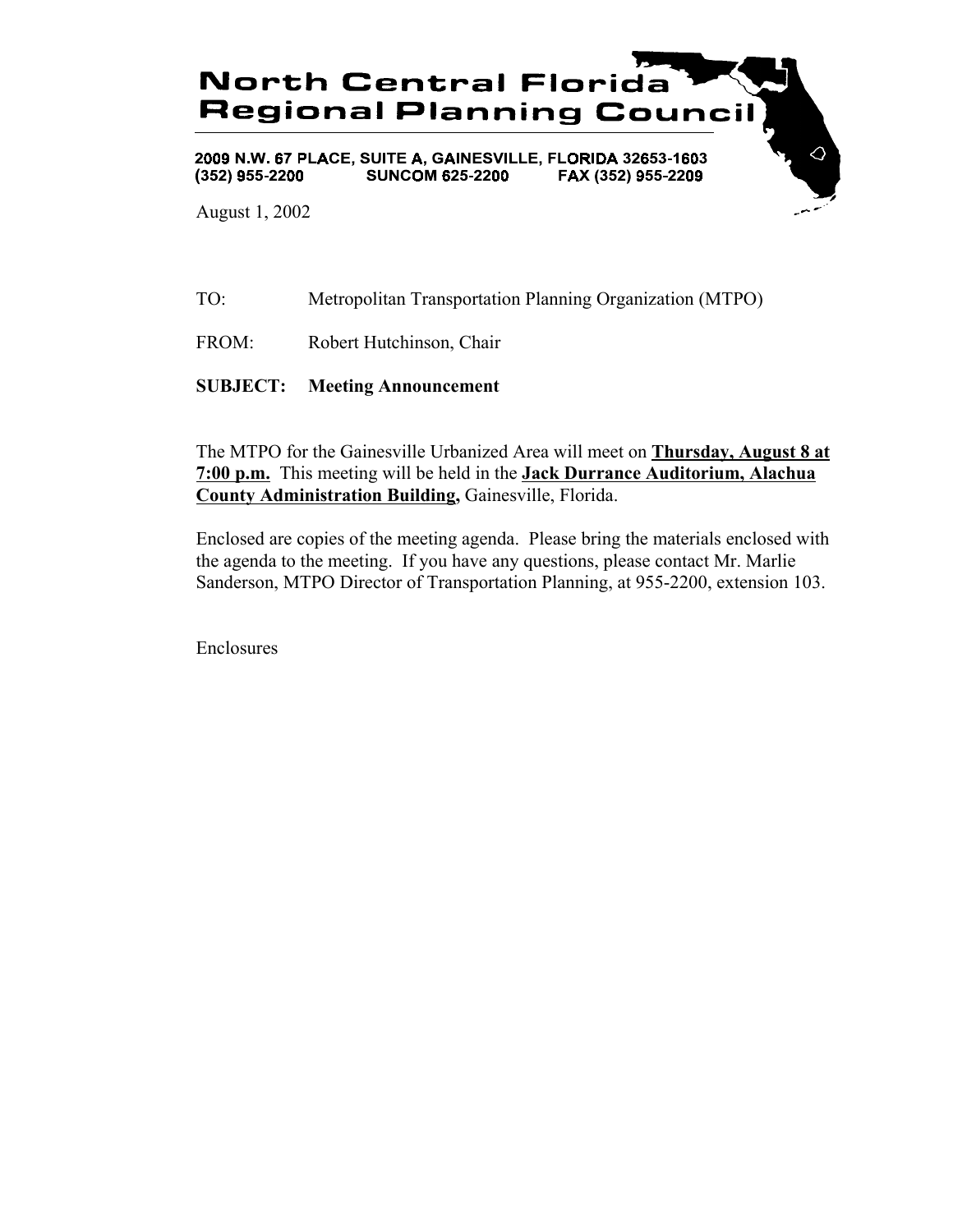

2009 N.W. 67 PLACE, SUITE A, GAINESVILLE, FLORIDA 32653-1603 **SUNCOM 625-2200** FAX (352) 955-2209  $(352)$  955-2200

#### **AGENDA**

# **METROPOLITAN TRANSPORTATION PLANNING ORGANIZATION FOR THE GAINESVILLE URBANIZED AREA**

**Jack Durrance Auditorium Thursday, 7:00 p.m.** Alachua County Administration Building **August 8, 2002 Gainesville, Florida**

△

#### **STAFF RECOMMENDATION**

## **I. Approval of the Meeting Agenda APPROVE BOTH AGENDAS and Consent Agenda**

The MTPO needs to review and approve both agendas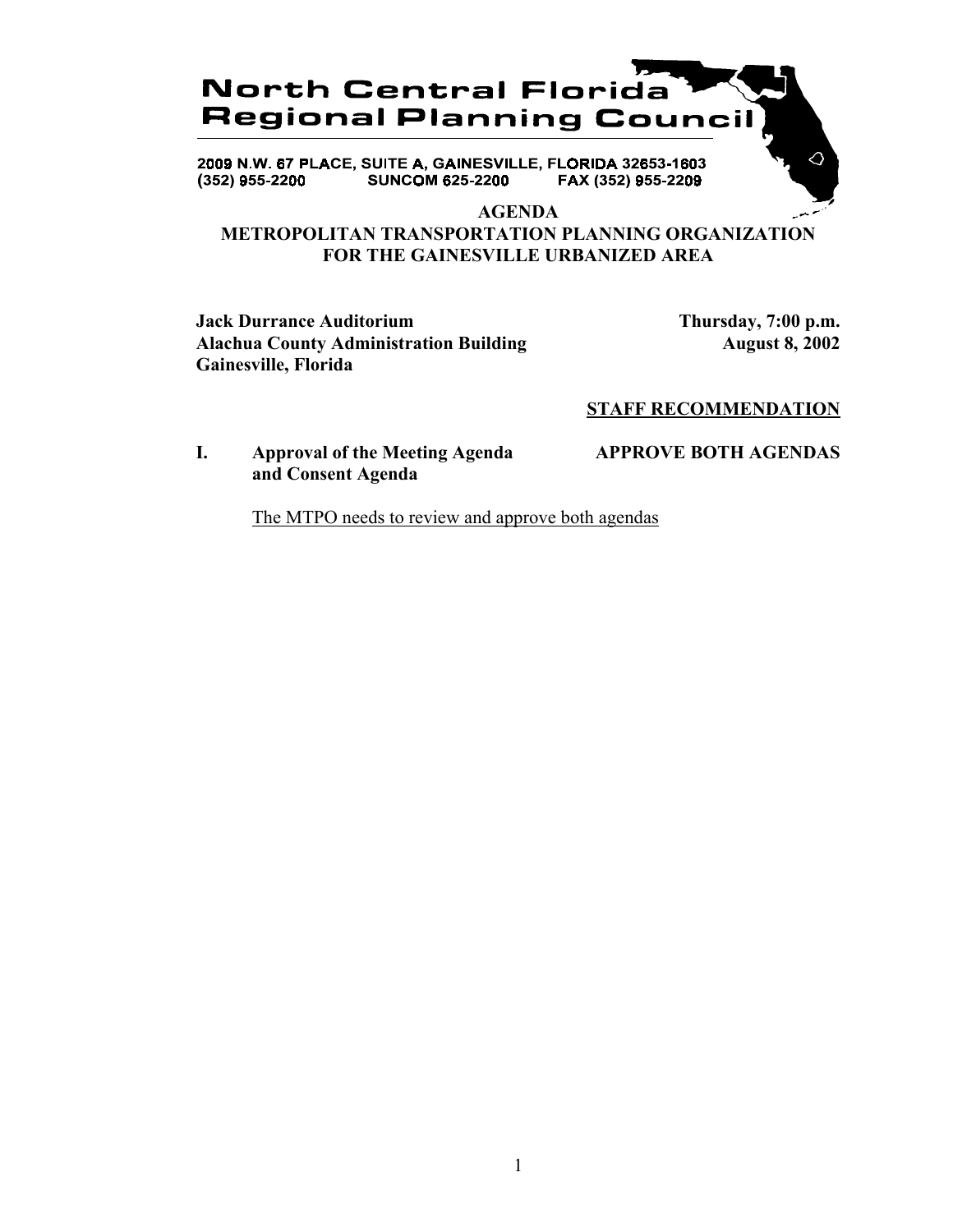

#### **CONSENT AGENDA METROPOLITAN TRANSPORTATION PLANNING ORGANIZATION FOR THE GAINESVILLE URBANIZED AREA**

**Jack Durrance Auditorium Thursday, 7:00 p.m.** Alachua County Administration Building **August 8, 2002 Gainesville, Florida**

#### **STAFF RECOMMENDATION**

Page #01 CA. 1 MTPO Minutes- July 18, 2002 APPROVE MINUTES

This set of MTPO minutes is ready for review and approval

**Page #7 CA. 2 Proposed Budgets for FY 2001-2002 APPROVE BUDGETS And FY 2002-2003**

> These budgets will allow staff to monitor MTPO expenditures and make appropriate adjustments as necessary

Page #11 CA. 3 MTPO Certification **AUTHORIZE CHAIR TO SIGN** 

The Florida Department of Transportation (FDOT) is recommending recertification of the MTPO planning program

Page #33 CA. 4 Purchase of Service Agreement APPROVE AGREEMENT

This agreement will allow the MTPO use Section 5311 funds to purchase rides for the elderly, low-income persons and persons with disabilities

Page #39 CA. 5 Citizens Advisory Committee (CAC) APPROVE STAFF  **Vacant Positions RECOMMENDATIONS**

> The MTPO has three applications for three vacant positions on the CAC and staff is recommending that Mr. Wright receive the two-year term and Ms. Covert and Mr. Reller receive the one-year terms

**Page #51 CA. 6 Transportation Disadvantaged FOR INFORMATION ONLY Program- Status Report**

The MTPO has asked for regular status reports concerning this program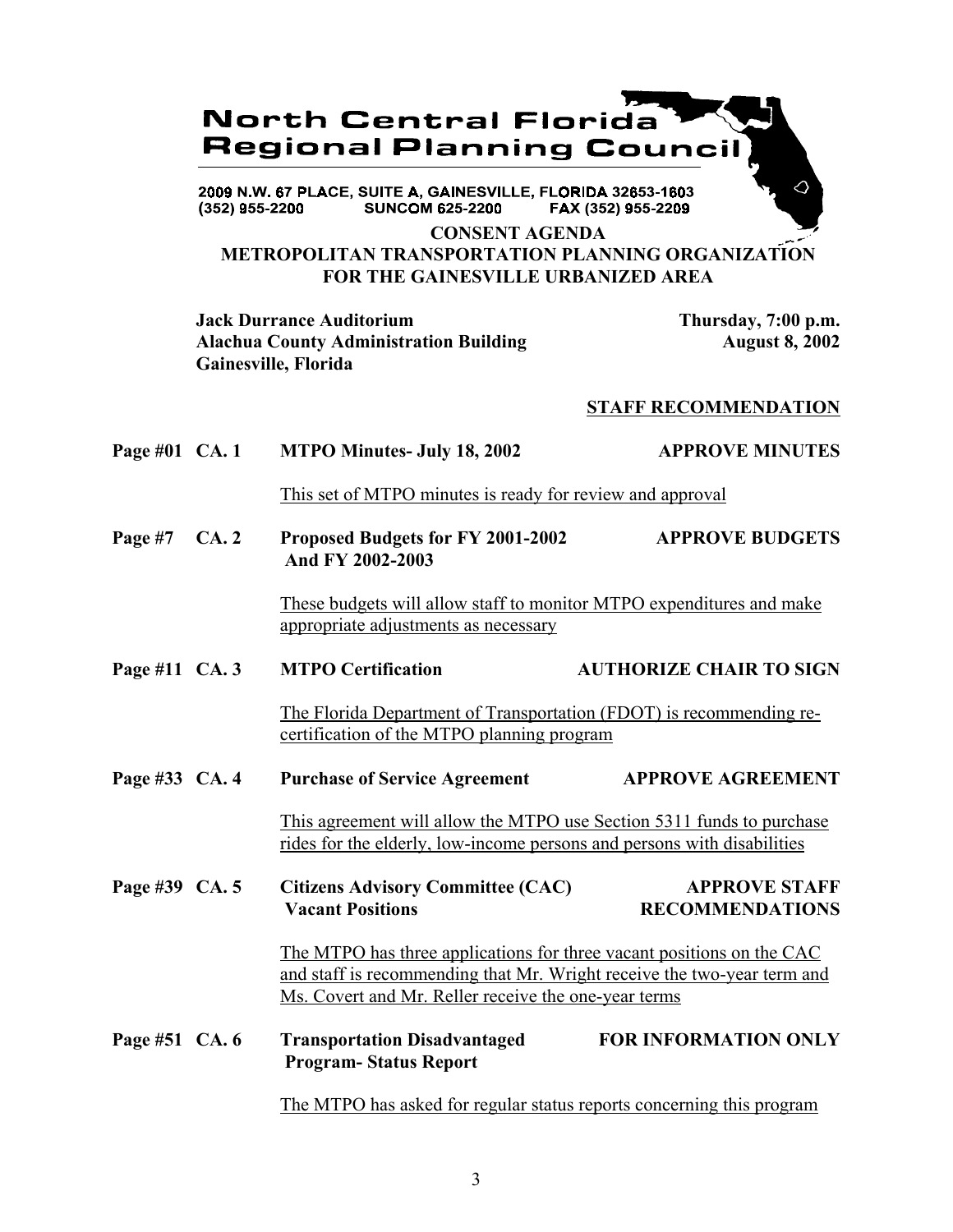

## **AGENDA METROPOLITAN TRANSPORTATION PLANNING ORGANIZATION FOR THE GAINESVILLE URBANIZED AREA**

**Jack Durrance Auditorium Thursday, 7:00 p.m.** Alachua County Administration Building **August 8, 2002 Gainesville, Florida**

#### **STAFF RECOMMENDATION**

| Page #55 II.                                       |                                                                     | <b>List of Priority Projects APPROVE STAFF RECOMMENDATION</b>                            |                                               |
|----------------------------------------------------|---------------------------------------------------------------------|------------------------------------------------------------------------------------------|-----------------------------------------------|
|                                                    |                                                                     | The MTPO is being asked to adopt its priorities for federal and state funds              |                                               |
| Page #79 III.                                      |                                                                     | $SW 24th$ Avenue                                                                         | <b>APPROVE JOINT RECOMMENDATIONS</b>          |
|                                                    |                                                                     | <u>Enclosed are 60 percent design plans for this project</u>                             |                                               |
| Page #101 IV.                                      |                                                                     | <b>Regional Transit System (RTS)- Comprehensive</b><br><b>Operational Analysis (COA)</b> | <b>CONSIDER CAC</b><br><b>RECOMMENDATIONS</b> |
|                                                    | <u>RTS staff are ready to present the results of the COA</u>        |                                                                                          |                                               |
| Page #121 $V$ .                                    |                                                                     | <b>Plan East Gainesville Status Report</b>                                               | <b>NO ACTION REQUIRED</b>                     |
|                                                    | <u>MTPO staff will give a status report concerning this project</u> |                                                                                          |                                               |
| Page #125 VI.                                      |                                                                     | <b>Strategic Intermodal System</b>                                                       | <b>NO ACTION REQUIRED</b>                     |
| FDOT staff would like to show a seven minute video |                                                                     |                                                                                          |                                               |